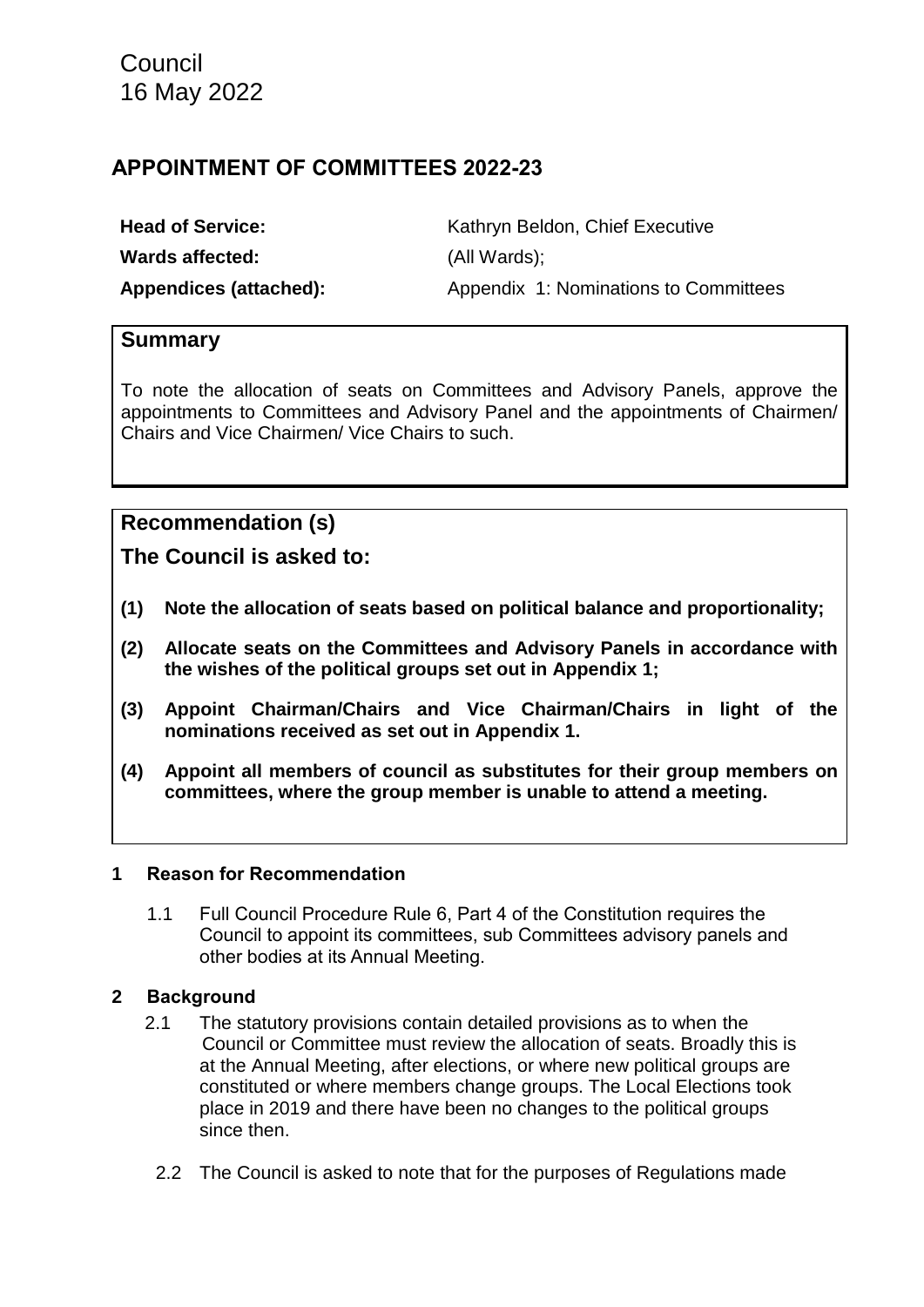under the Local Government and Housing Act 1989, Members of the Council remain in the following Political Groups: Residents Association (32 seats) Labour (3 seats) and the Liberal Democrats ( 2 Seats). A political group must comprise at least 2 members, and so the single Conservative member does not therefore constitute a political group. Under the legislation, the sizes of the Groups are used as the basis for determining Group entitlements to seats on Committees.

- 2.3 Section 15 of the Local Government & Housing Act 1989 requires the allocation of seats on committees, advisory panels and certain other bodies to reflect the political make-up of the Authority.
- 2.4 The Council has a duty to make appointments to its Committees giving effect to the wishes of the political group.
- 2.5 When determining the allocation of seats, Section 15(4) Local Government & Housing Act 1989 sets out 4 rules, and requires authorities to apply them in descending order of priority:
	- Rule 1: where some or all of the Members of an authority have formed into two or more political groups, then no Committee may comprise just members from one political group.
	- Rule 2: where a majority of Members of Council are Members of one political group, that political group must have a majority of the seats on each Committee.
	- Rule 3: without being inconsistent with the first two rules, the number of seats allocated to each political group on all the Committees taken together be as near as possible proportionate to their strength on Council.
	- Rule 4: so far as is consistent with Rules 1 to 3, each political party must be allocated that number of seats on each Committee taken individually as is proportionate to their strength on the Council. However, as set out above, this is subject to the need to give the majority a majority on each Committee.
- 2.6 The Council's overriding duty to comply with 1 and 2 above, takes precedence over achieving a mathematically balanced distribution of Committee seats as described in 3 and 4. Applying those rules the table at para 3.1 below sets out the allocation of seats.
- 2.7 The Council can only depart from these rules by passing a nem con resolution; i.e with no Member voting against the resolution.
- 2.8 The legislation provides that any seats left unallocated under the above rules, go by default to any ungrouped Members, that is members who are not in any political group. There are no unallocated seats.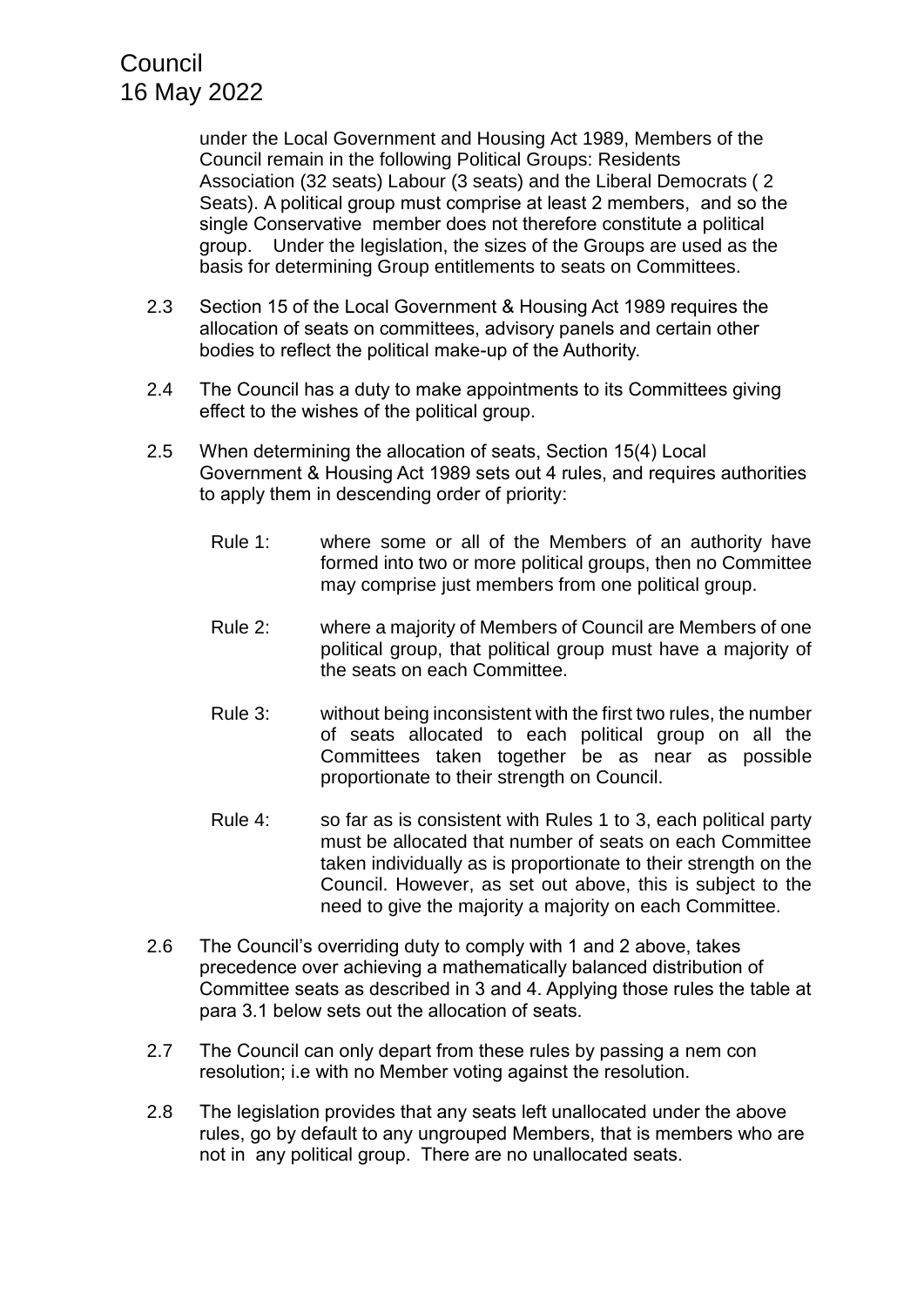- 2.9 The political proportionality rules also apply to those outside bodies dealing with local government matters to which the council appoints three or more representatives.
- 2.10 Whilst the number of allocated seats on each committee is the number of seats to which they nominate, it is up to the group to nominate the members they choose; as they law does not prescribe that all nominations to their allocated seats have to be from their own political group.

## **3 Allocation of seats on Ordinary Committees**

3.1 Taking into account the principles set out above, the following allocation of seats result:

| <b>Committees</b>                     | <b>Number</b>                  |            |                |                          |  |
|---------------------------------------|--------------------------------|------------|----------------|--------------------------|--|
|                                       | <b>RA</b>                      | <b>LAB</b> | LD             | <b>Committee</b><br>size |  |
| <b>Audit &amp; Scrutiny</b>           | 8                              | 1          | 1              | 10                       |  |
| Community &<br>Wellbeing              | 8                              | 1          | 1              | 10                       |  |
| Environment &<br>Safe Community       | 8                              | 1          | 1              | 10                       |  |
| Licensing &<br><b>Planning Policy</b> | 8                              | 1          | 1              | 10                       |  |
| Planning<br>Committee                 | 11                             | 1          | 1              | 13                       |  |
| Strategy &<br><b>Resources</b>        | 8                              | 1          | 1              | 10                       |  |
| <b>Financial Policy</b><br>Panel      | $\overline{7}$                 | 1          | $\overline{0}$ | 8                        |  |
| <b>Health Liaison</b><br>Panel        | 6                              | 1          | $\overline{0}$ | $\overline{7}$           |  |
| <b>HR Panel</b>                       | 5                              | 1          | $\overline{0}$ | 6                        |  |
| Standards and<br>Constitution         | 8                              | 1          | 0              | 9                        |  |
| Licensing<br>(Hearings)               | No political balance required. |            |                |                          |  |
| Licensing (General)                   |                                |            |                |                          |  |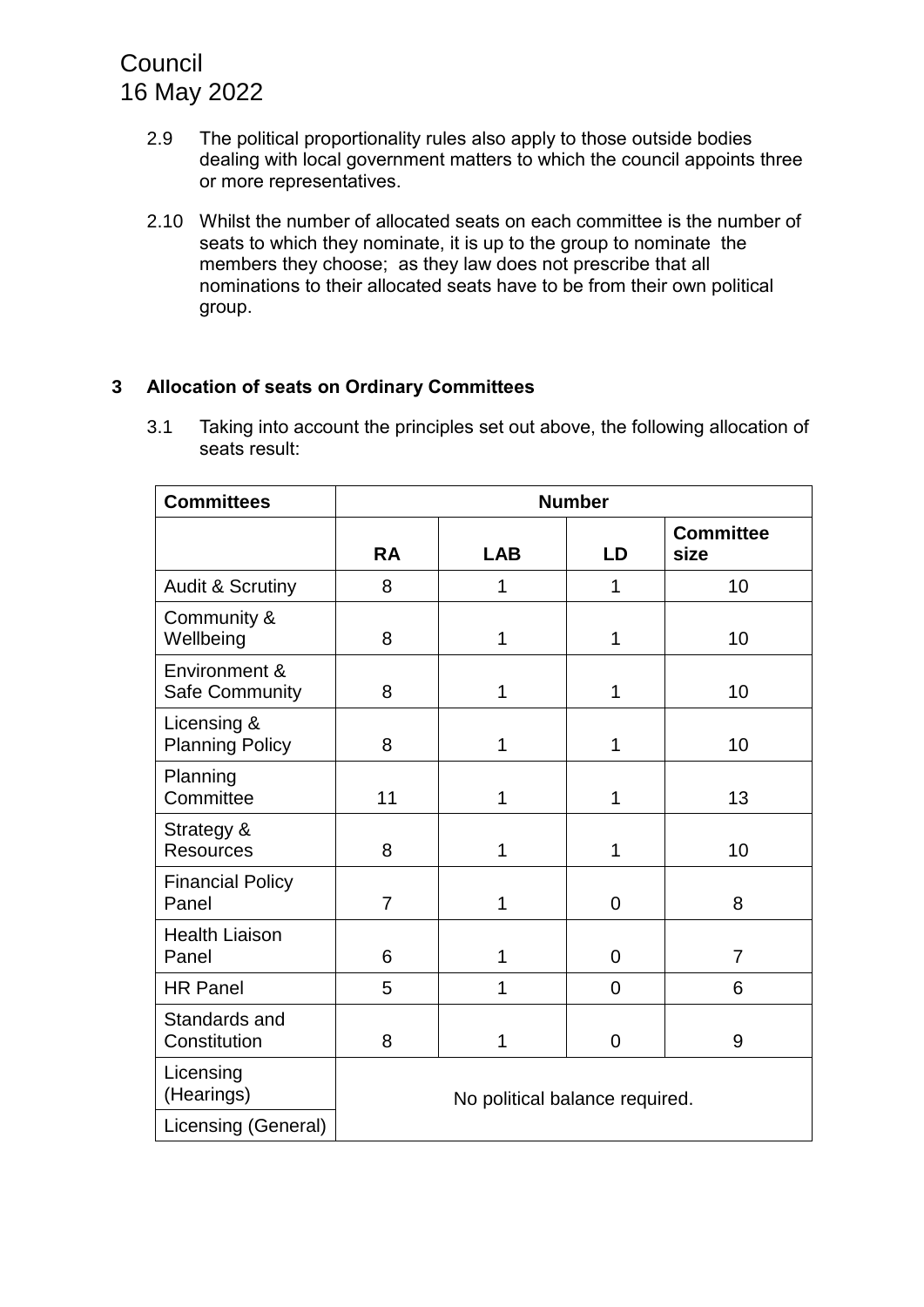| <b>Shareholder Sub-</b><br>Committee | Appointed by Strategy and<br><b>Resources Committee</b>           | b |
|--------------------------------------|-------------------------------------------------------------------|---|
| Crime & Disorder<br>Sub-Committee    | Appointed by Environment and Safe<br><b>Communities Committee</b> | b |

### **4 Allocation of seats on Joint Arrangements**

- 4.1 The Council appoints to two joint arrangements: Surrey Police & Crime Panel and Nonsuch Joint Management Committee.
- 4.2 There is one seat on the Surrey Police Crime Panel, to which a nomination has been received.
- 4.3 The Council jointly manages Nonsuch Park with the London Borough of Sutton through the Nonsuch Park Joint Management Committee. Applying the principles, the of allocation of seats to this Council is as follows:

| <b>Committee</b>                        | <b>Number</b> |  |  |                       |
|-----------------------------------------|---------------|--|--|-----------------------|
|                                         |               |  |  | RA   LAB   LD   Total |
| Nonsuch Park Joint Management Committee |               |  |  |                       |

#### **5 Individual Membership of Committees and Appointment of Chairmen and Vice Chairmen**

- 5.1 In accordance with the 1989 Act and the Council's Rules of Procedure, it is necessary to make appointments to each Committee so as to give effect to the wishes of the relevant Groups.
- 5.2 The final wishes of the Groups are set out in **Appendix 1** to this report.
- 5.3 After the composition of each Committee has been agreed, the Council will need to appoint the Chairs/Chairmen and Vice Chairs/ Vice Chairmen from amongst the Committee's membership.

#### **6 Substitute Members**

- 6.1 To formalise the process of substitutes, Council is asked to appoint all members of council as substitutes for their group members on committees, where the group member is unable to attend a meeting. A substitute may attend, speak and vote at that meeting, but may only be appointed for the whole of a meeting and not for specific items on the agenda.
- 6.2 Members may only serve as substitutes where they have undertaken the necessary training required of members; and where notice of the proposed substitution has been given in accordance with CPR 16 of the Constitution.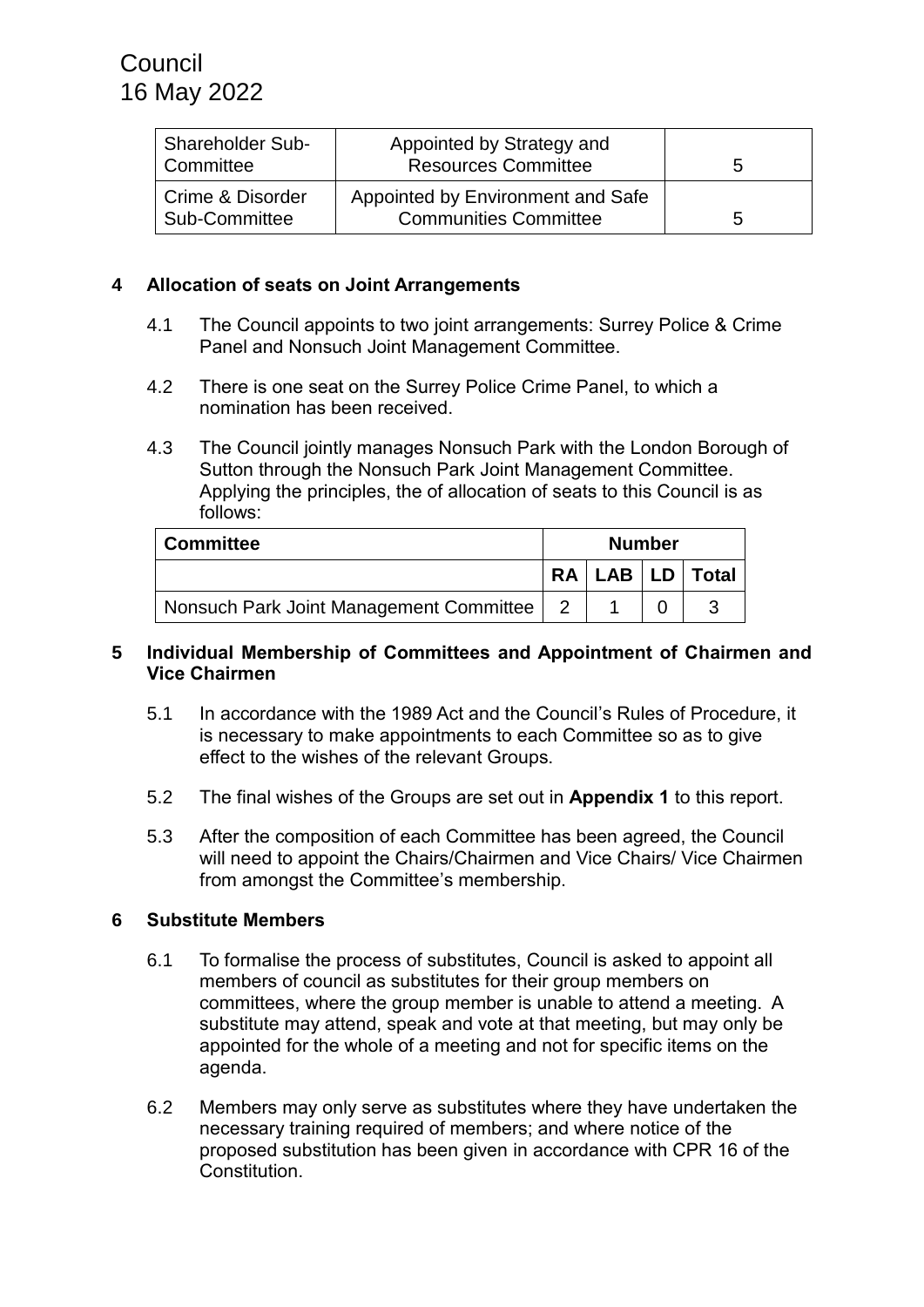#### **7 Risk Assessment**

Legal or other duties

7.1 Equality Impact Assessment

7.1.1 None.

7.2 Crime & Disorder

7.2.1 None.

7.3 Safeguarding

7.3.1 None.

7.4 Dependencies

7.4.1 None.

7.5 Other

7.5.1 None.

#### **8 Financial Implications**

- 8.1 There are no financial or manpower implications for the purposes of this report.
- 8.2 **Section 151 Officer's comments**: None arising from the contents of this report.

## **9 Legal Implications**

- 9.1 These are contained within the body of the report.
- 9.2 **Legal Officer's comments**: None arising from the contents of this report.

#### **10 Policies, Plans & Partnerships**

- 10.1 **Council's Key Priorities**: The following Key Priorities are engaged: Effective Council.
- 10.2 **Service Plans**: This matter is not included within the current Service Delivery Plan.
- 10.3 **Climate & Environmental Impact of recommendations**: None.
- 10.4 **Sustainability Policy & Community Safety Implications**: None.
- 10.5 **Partnerships**: None.